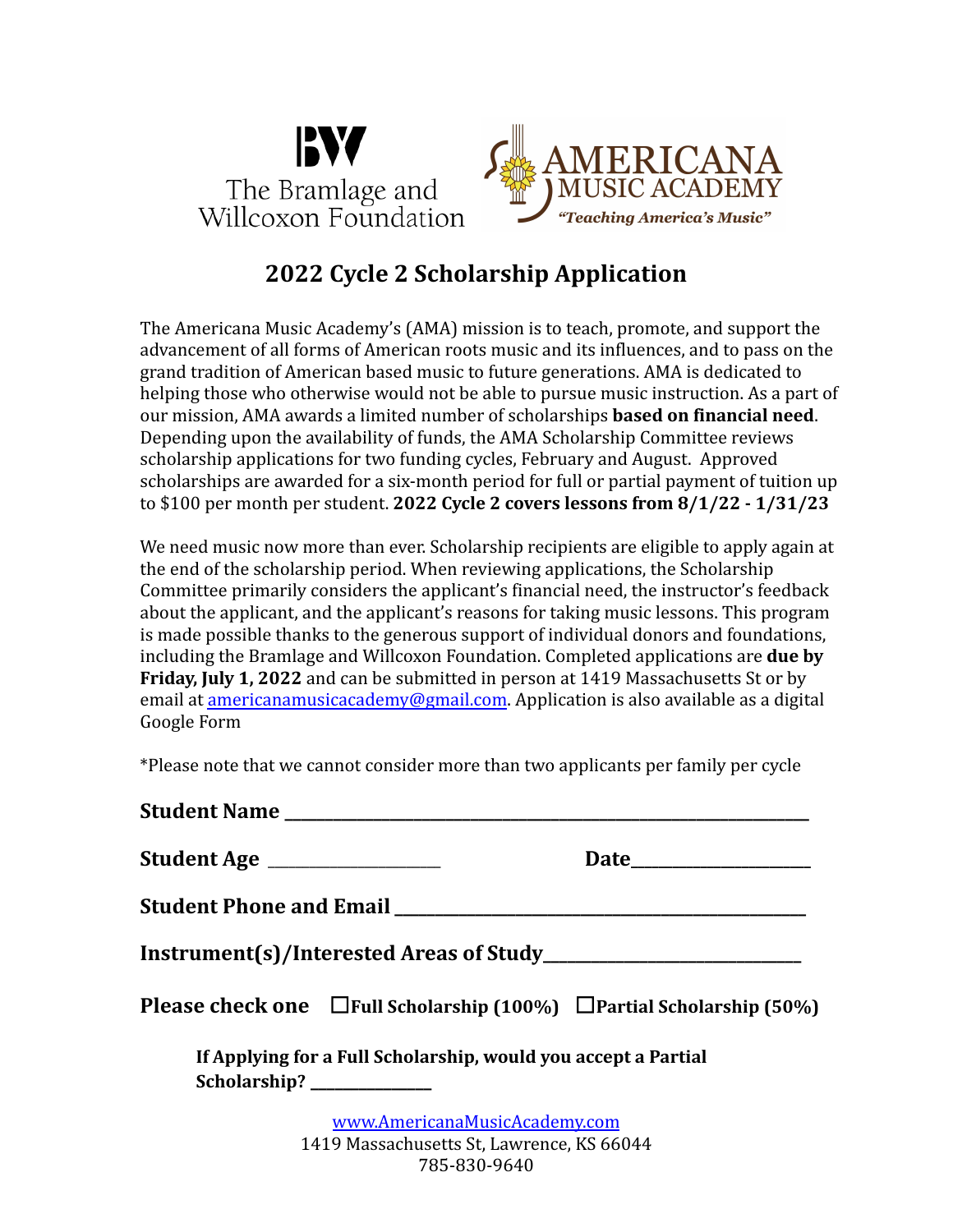### **Applicant's Personal Statement**

Please explain what you hope to gain through private music instruction and how you might benefit from the scholarship. If you currently have a scholarship, please include how you have progressed as a result of the scholarship and what you hope to learn moving forward. Attach an additional page as necessary.

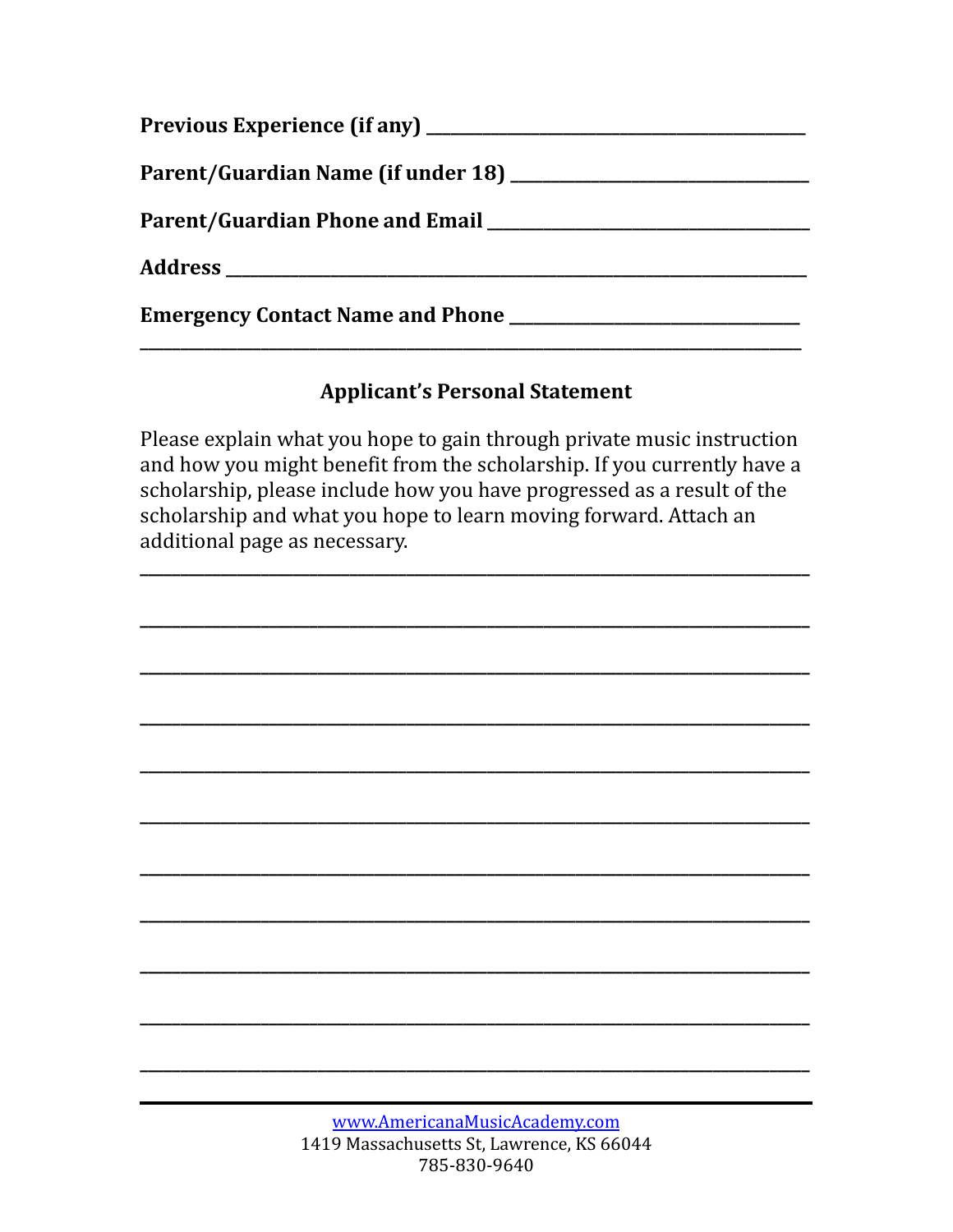#### **Applicant's Financial Statement**

(If under 18, to be completed by parent or guardian)

Please explain the financial need and support with specific examples. The Scholarship Committee will not reference previously submitted applications. If applying again, please provide an update of the financial need. If you have been impacted by the COVID-19 pandemic, please explain here.

| Student or Parent (if under 18) |  |  |
|---------------------------------|--|--|
|                                 |  |  |
|                                 |  |  |

[www.AmericanaMusicAcademy.com](http://www.americanamusicacademy.com) 1419 Massachusetts St, Lawrence, KS 66044 785-830-9640